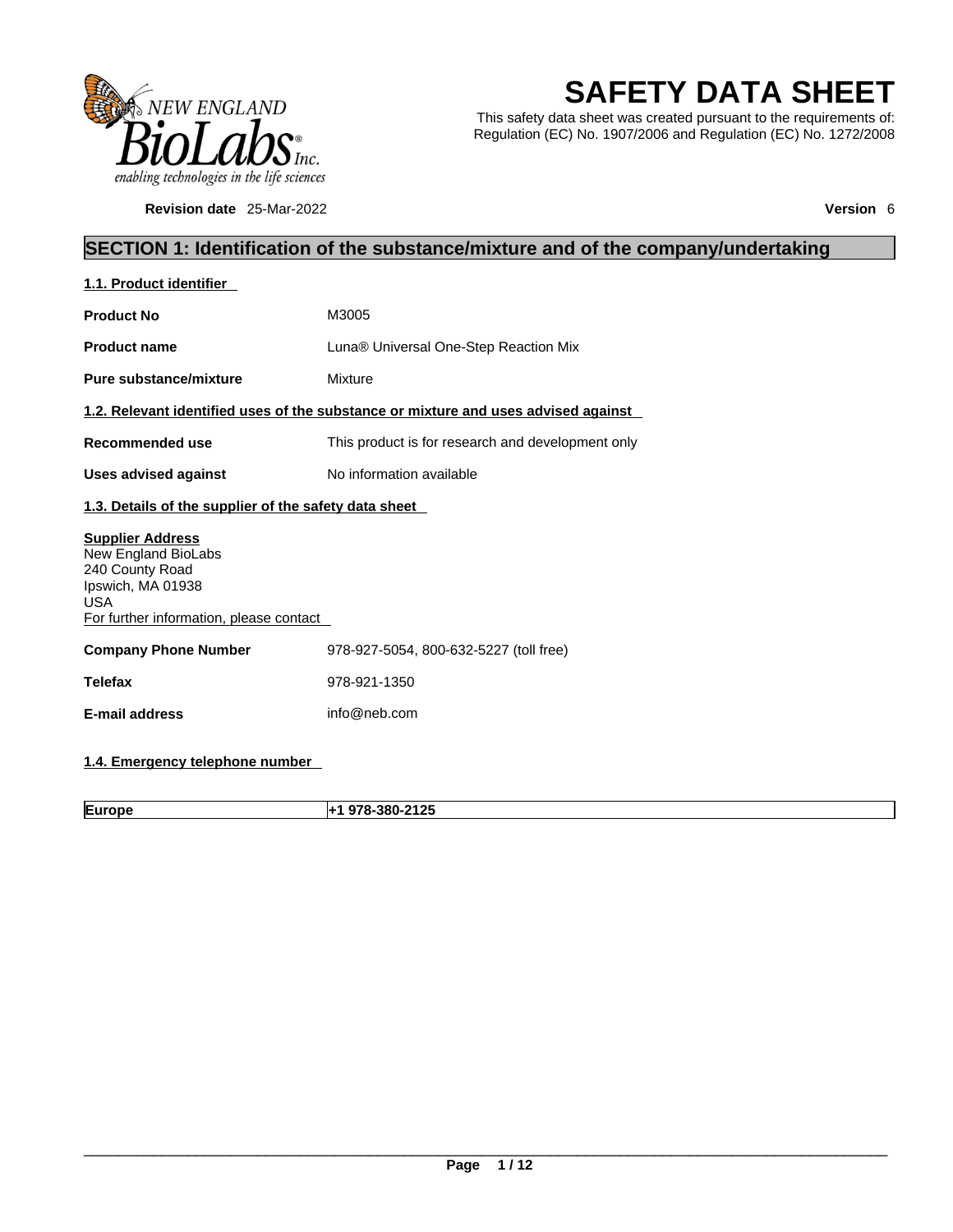## **SECTION 2: Hazards identification**

## **2.1. Classification of the substance or mixture**

*Regulation (EC) No 1272/2008*  This mixture is classified as not hazardous according to regulation (EC) 1272/2008 [CLP]

#### **2.2. Label elements**

This mixture is classified as not hazardous according to regulation (EC) 1272/2008 [CLP]

#### **Hazard statements**

This mixture is classified as not hazardous according to regulation (EC) 1272/2008 [CLP] EUH210 - Safety data sheet available on request

#### **2.3. Other hazards**

No information available.

## **SECTION 3: Composition/information on ingredients**

## **3.1 Substances**

Not applicable

#### **3.2 Mixtures**

| Chemical  | Weight-%  | <b>REACH</b> registration | EC No     | Classification according | <b>Specific</b>   | M-Facto M-Factor |
|-----------|-----------|---------------------------|-----------|--------------------------|-------------------|------------------|
| name      |           | number                    |           | to Regulation (EC) No.   | concentratio      | (long-ter        |
|           |           |                           |           | 1272/2008 [CLP]          | $\ln$ limit (SCL) | m)               |
| Potassium | $1 - 5$   | No data available         | 231-211-8 | No data available        |                   |                  |
| Chloride  |           |                           |           |                          |                   |                  |
| 7447-40-7 |           |                           |           |                          |                   |                  |
| Trade     | $1 - 5$   | No data available         | 200-338-0 | No data available        |                   |                  |
| Secret    |           |                           |           |                          |                   |                  |
|           |           |                           |           |                          |                   |                  |
| Dimethly  | $0.1 - 1$ | No data available         | 200-664-3 | No data available        |                   |                  |
| Sulfoxide |           |                           |           |                          |                   |                  |
| 67-68-5   |           |                           |           |                          |                   |                  |

#### **Full text of H- and EUH-phrases: see section 16**

## *Acute Toxicity Estimate*

If LD50/LC50 data is not available or does not correspond to the classification category, then the appropriate conversion value from CLP Annex I, Table 3.1.2, is used to calculate the acute toxicity estimate (ATEmix) for classifying a mixture based on its components

| Chemical name                   |       | Oral LD50 mg/kg Dermal LD50 mg/kg Inhalation LC50 - 4   Inhalation LC50 - 4   Inhalation LC50 - 4 |                    |                                     |                   |
|---------------------------------|-------|---------------------------------------------------------------------------------------------------|--------------------|-------------------------------------|-------------------|
|                                 |       |                                                                                                   | hour - dust/mist - | $\vert$ hour - vapor - mg/L $\vert$ | hour - gas - ppm  |
|                                 |       |                                                                                                   | mq/L               |                                     |                   |
| Potassium Chloride<br>7447-40-7 | 2600  | No data available                                                                                 | No data available  | No data available                   | No data available |
| Trade Secret                    | 20000 | 20800                                                                                             | No data available  | No data available                   | No data available |
|                                 |       |                                                                                                   |                    |                                     |                   |
| Dimethly Sulfoxide<br>67-68-5   | 28300 | 40000                                                                                             | No data available  | No data available                   | No data available |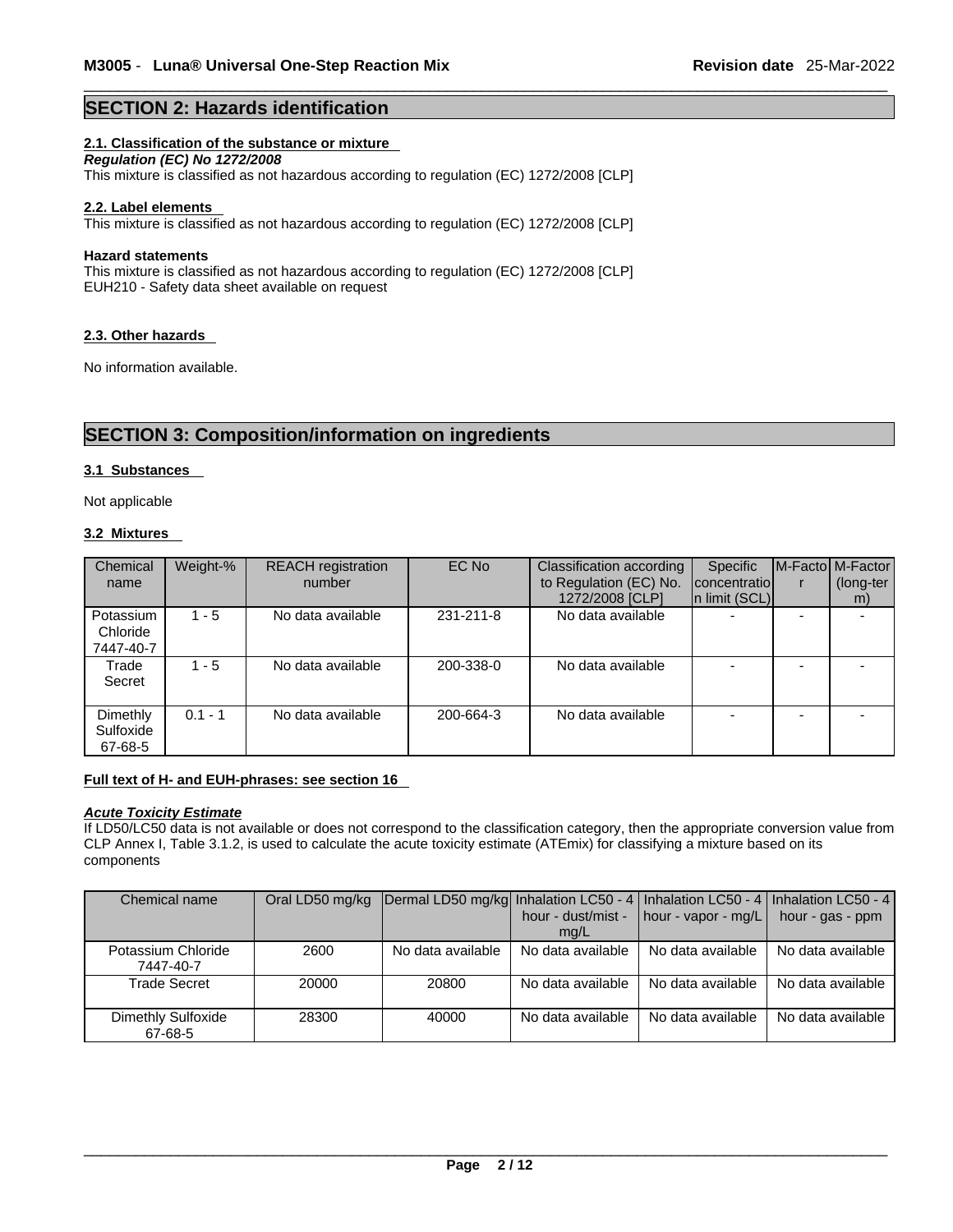# **SECTION 4: First aid measures**

## **4.1. Description of first aid measures**

| <b>Inhalation</b>                                                | Remove to fresh air.                                                                                                    |
|------------------------------------------------------------------|-------------------------------------------------------------------------------------------------------------------------|
| Eye contact                                                      | Rinse thoroughly with plenty of water for at least 15 minutes, lifting lower and upper eyelids.<br>Consult a physician. |
| <b>Skin contact</b>                                              | Wash skin with soap and water. In the case of skin irritation or allergic reactions see a<br>physician.                 |
| Ingestion                                                        | Rinse mouth.                                                                                                            |
| 4.2. Most important symptoms and effects, both acute and delayed |                                                                                                                         |
| <b>Symptoms</b>                                                  | No information available.                                                                                               |
|                                                                  | 4.3. Indication of any immediate medical attention and special treatment needed                                         |
| Note to physicians                                               | Treat symptomatically.                                                                                                  |
|                                                                  |                                                                                                                         |

# **SECTION 5: Firefighting measures**

## **5.1. Extinguishing media**

| <b>Suitable Extinguishing Media</b>                               | Use extinguishing measures that are appropriate to local circumstances and the<br>surrounding environment.                            |
|-------------------------------------------------------------------|---------------------------------------------------------------------------------------------------------------------------------------|
| Large Fire                                                        | CAUTION: Use of water spray when fighting fire may be inefficient.                                                                    |
| Unsuitable extinguishing media                                    | Do not scatter spilled material with high pressure water streams.                                                                     |
| 5.2. Special hazards arising from the substance or mixture        |                                                                                                                                       |
| Specific hazards arising from the<br>chemical                     | No information available.                                                                                                             |
| 5.3. Advice for firefighters                                      |                                                                                                                                       |
| Special protective equipment and<br>precautions for fire-fighters | Firefighters should wear self-contained breathing apparatus and full firefighting turnout<br>gear. Use personal protection equipment. |
| <b>SECTION 6: Accidental release measures</b>                     |                                                                                                                                       |
|                                                                   | 6.1. Personal precautions, protective equipment and emergency procedures                                                              |

| <b>Personal precautions</b>                               | Ensure adequate ventilation.                          |
|-----------------------------------------------------------|-------------------------------------------------------|
| For emergency responders                                  | Use personal protection recommended in Section 8.     |
| 6.2. Environmental precautions                            |                                                       |
| <b>Environmental precautions</b>                          | See Section 12 for additional Ecological Information. |
| 6.3. Methods and material for containment and cleaning up |                                                       |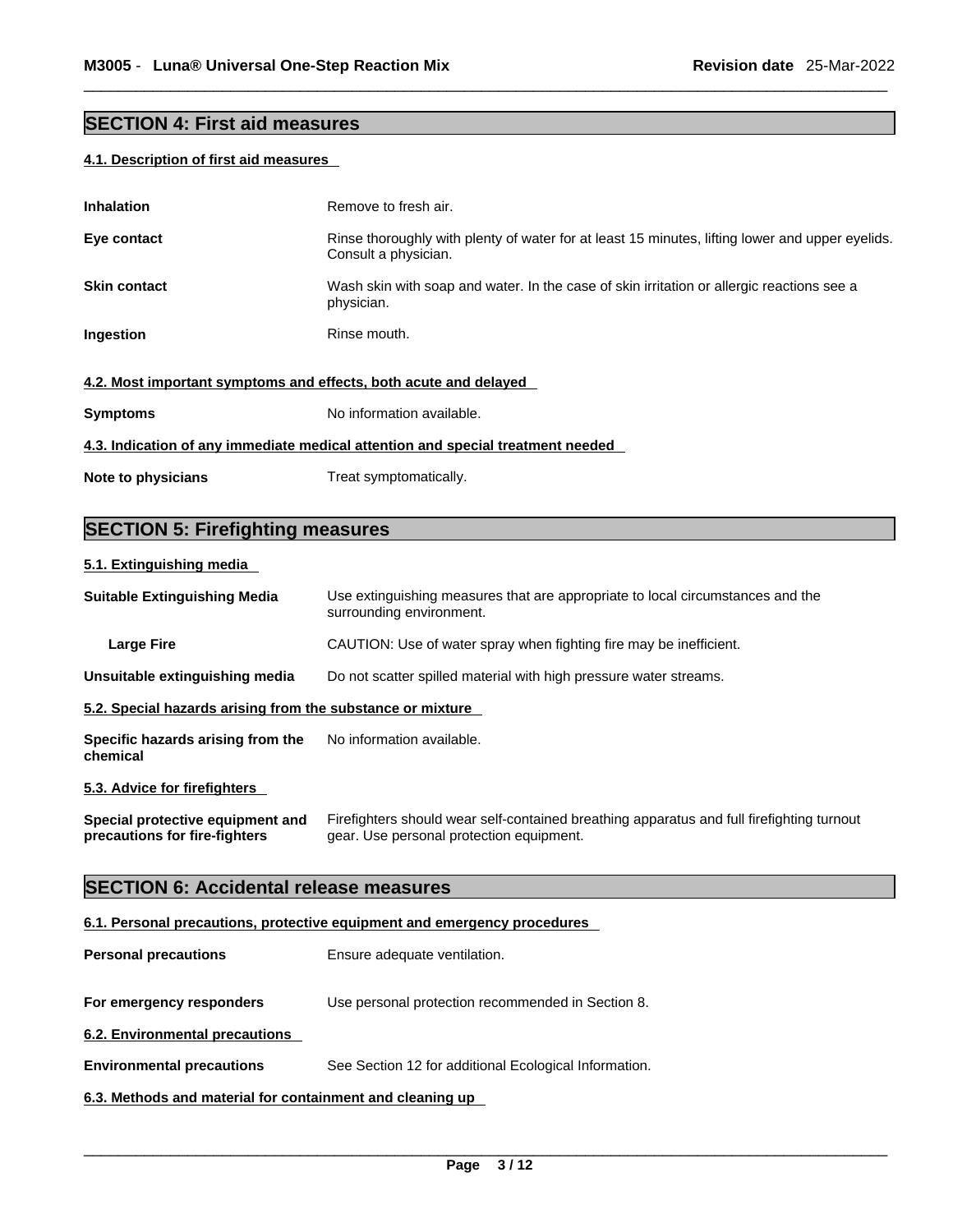| <b>Methods for containment</b>   | Prevent further leakage or spillage if safe to do so.                                |
|----------------------------------|--------------------------------------------------------------------------------------|
| Methods for cleaning up          | Take up mechanically, placing in appropriate containers for disposal.                |
| Prevention of secondary hazards  | Clean contaminated objects and areas thoroughly observing environmental regulations. |
| 6.4. Reference to other sections |                                                                                      |
| Reference to other sections      | See section 8 for more information. See section 13 for more information.             |

# **SECTION 7: Handling and storage**

# **7.1. Precautions for safe handling**

| Advice on safe handling                                           | Ensure adequate ventilation.                                           |
|-------------------------------------------------------------------|------------------------------------------------------------------------|
| General hygiene considerations                                    | Handle in accordance with good industrial hygiene and safety practice. |
| 7.2. Conditions for safe storage, including any incompatibilities |                                                                        |
| <b>Storage Conditions</b>                                         | Keep container tightly closed in a dry and well-ventilated place.      |
| 7.3. Specific end use(s)                                          |                                                                        |

**Risk management methods [RMM]** The information required is contained in this Safety Data Sheet.

## **SECTION 8: Exposure controls/personal protection**

### **8.1. Control parameters**

## **Exposure Limits**

| Chemical name                   | European Union | Austria                                            | Belgium                                                                                   | <b>Bulgaria</b>                                                                                | Croatia                                                                   |
|---------------------------------|----------------|----------------------------------------------------|-------------------------------------------------------------------------------------------|------------------------------------------------------------------------------------------------|---------------------------------------------------------------------------|
| Potassium Chloride<br>7447-40-7 |                |                                                    |                                                                                           | TWA: $5.0$ mg/m <sup>3</sup>                                                                   |                                                                           |
| <b>Trade Secret</b>             |                |                                                    |                                                                                           |                                                                                                | TWA: 150 ppm<br>TWA: $474$ mg/m <sup>3</sup><br>TWA: 10 mg/m <sup>3</sup> |
| Dimethly Sulfoxide<br>67-68-5   |                | TWA: 50 ppm<br>TWA: 160 mg/m <sup>3</sup><br>H*    |                                                                                           |                                                                                                |                                                                           |
| Chemical name                   | Cyprus         | <b>Czech Republic</b>                              | <b>Denmark</b>                                                                            | Estonia                                                                                        | Finland                                                                   |
| Dimethly Sulfoxide<br>67-68-5   |                |                                                    | TWA: 50 ppm<br>TWA: $160 \text{ mg/m}^3$                                                  | TWA: 50 ppm<br>TWA: $150 \text{ mg/m}^3$<br>STEL: 150 ppm<br>STEL: 500 mg/m <sup>3</sup><br>A* | TWA: 50 ppm<br>iho*                                                       |
| Chemical name                   | France         | Germany                                            | <b>Germany MAK</b>                                                                        | Greece                                                                                         | Hungary                                                                   |
| Dimethly Sulfoxide<br>67-68-5   |                | TWA: 50 ppm<br>TWA: 160 mg/m <sup>3</sup><br>$H^*$ | TWA: 50 ppm<br>TWA: 160 mg/m <sup>3</sup><br>Peak: 100 ppm<br>Peak: 320 mg/m <sup>3</sup> |                                                                                                |                                                                           |
| Chemical name                   | Ireland        | <b>Italy</b>                                       | Italy REL                                                                                 | Latvia                                                                                         | Lithuania                                                                 |
| Potassium Chloride<br>7447-40-7 |                | $\overline{\phantom{0}}$                           |                                                                                           | TWA: 5 mg/m <sup>3</sup>                                                                       | TWA: 5 mg/m $3$                                                           |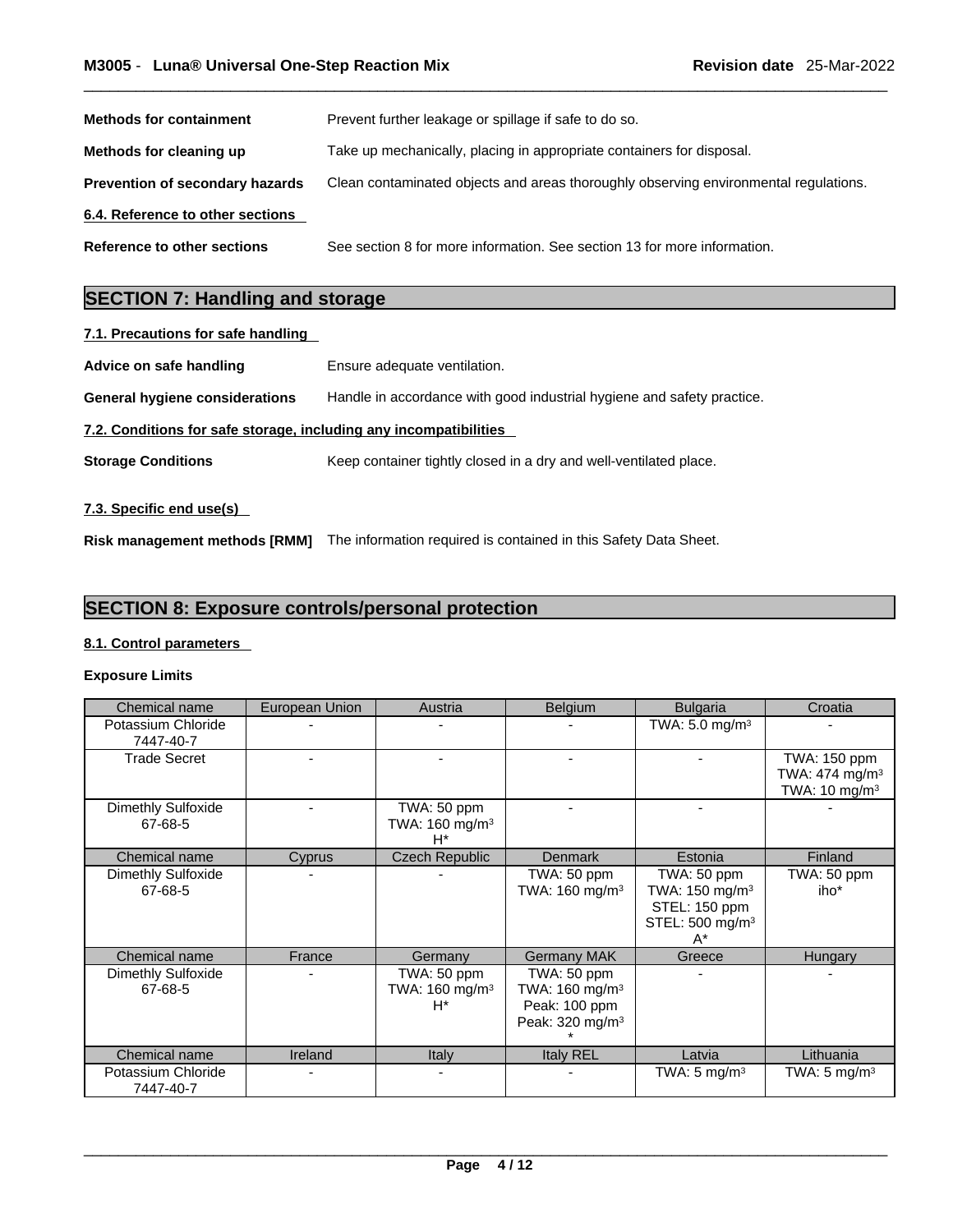## \_\_\_\_\_\_\_\_\_\_\_\_\_\_\_\_\_\_\_\_\_\_\_\_\_\_\_\_\_\_\_\_\_\_\_\_\_\_\_\_\_\_\_\_\_\_\_\_\_\_\_\_\_\_\_\_\_\_\_\_\_\_\_\_\_\_\_\_\_\_\_\_\_\_\_\_\_\_\_\_\_\_\_\_\_\_\_\_\_\_\_\_\_ **M3005** - **Luna® Universal One-Step Reaction Mix Revision date** 25-Mar-2022

| <b>Trade Secret</b>           | TWA: $10 \text{ mg/m}^3$<br>TWA: 150 ppm<br>TWA: 470 mg/m <sup>3</sup>      |                                                                                                                                     |                                                                                                 | TWA: $7 \text{ mg/m}^3$                                                                            | TWA: $7 \text{ mg/m}^3$                                                                                                                                        |
|-------------------------------|-----------------------------------------------------------------------------|-------------------------------------------------------------------------------------------------------------------------------------|-------------------------------------------------------------------------------------------------|----------------------------------------------------------------------------------------------------|----------------------------------------------------------------------------------------------------------------------------------------------------------------|
|                               | STEL: 1410 mg/m <sup>3</sup><br>STEL: 30 mg/m <sup>3</sup><br>STEL: 450 ppm |                                                                                                                                     |                                                                                                 |                                                                                                    |                                                                                                                                                                |
| Dimethly Sulfoxide<br>67-68-5 |                                                                             | $\blacksquare$                                                                                                                      |                                                                                                 | $\blacksquare$                                                                                     | $O^*$<br>TWA: 50 ppm<br>TWA: 150 mg/m <sup>3</sup><br>STEL: 150 ppm<br>STEL: 500 mg/m <sup>3</sup>                                                             |
| Chemical name                 | Luxembourg                                                                  | Malta                                                                                                                               | Netherlands                                                                                     | Norway                                                                                             | Poland                                                                                                                                                         |
| <b>Trade Secret</b>           |                                                                             |                                                                                                                                     |                                                                                                 | TWA: 25 ppm<br>TWA: 79 mg/m $3$<br>STEL: 37.5 ppm<br>STEL: 118.5 mg/m <sup>3</sup>                 | TWA: $100$ mg/m <sup>3</sup>                                                                                                                                   |
| Chemical name                 | Portugal                                                                    | Romania                                                                                                                             | Slovakia                                                                                        | Slovenia                                                                                           | Spain                                                                                                                                                          |
| Dimethly Sulfoxide<br>67-68-5 |                                                                             |                                                                                                                                     |                                                                                                 | TWA: 160 mg/m <sup>3</sup><br>TWA: 50 ppm<br>STEL: 100 ppm<br>STEL: 320 mg/m <sup>3</sup><br>$K^*$ |                                                                                                                                                                |
| Chemical name                 |                                                                             | Sweden                                                                                                                              | Switzerland                                                                                     |                                                                                                    | <b>United Kingdom</b>                                                                                                                                          |
| <b>Trade Secret</b>           |                                                                             |                                                                                                                                     |                                                                                                 |                                                                                                    | <b>TWA: 150 ppm</b><br>TWA: $474$ mg/m <sup>3</sup><br>TWA: $10 \text{ mg/m}^3$<br>STEL: 450 ppm<br>STEL: 1422 mg/m <sup>3</sup><br>STEL: 30 mg/m <sup>3</sup> |
| Dimethly Sulfoxide<br>67-68-5 |                                                                             | NGV: 50 ppm<br>NGV: 150 mg/m <sup>3</sup><br>Vägledande KGV: 150 ppm<br>Vägledande KGV: 500 mg/m <sup>3</sup><br>$\mathsf{H}^\star$ | TWA: 50 ppm<br>TWA: 160 mg/m <sup>3</sup><br>STEL: 100 ppm<br>STEL: 320 mg/m <sup>3</sup><br>H* |                                                                                                    |                                                                                                                                                                |

**Biological occupational exposure limits** This product, as supplied, does not contain any hazardous materials with biological limits established by the region specific regulatory bodies. **Derived No Effect Level (DNEL)** No information available. **Predicted No Effect Concentration (PNEC)**  No information available. **8.2. Exposure controls Engineering controls** No information available. **Individual protection measures, such as personal protective equipment Eye/face protection** No special protective equipment required. **Skin and body protection** No special protective equipment required. **Respiratory protection** No protective equipment is needed under normal use conditions. If exposure limits are exceeded or irritation is experienced, ventilation and evacuation may be required. **General hygiene considerations** Handle in accordance with good industrial hygiene and safety practice.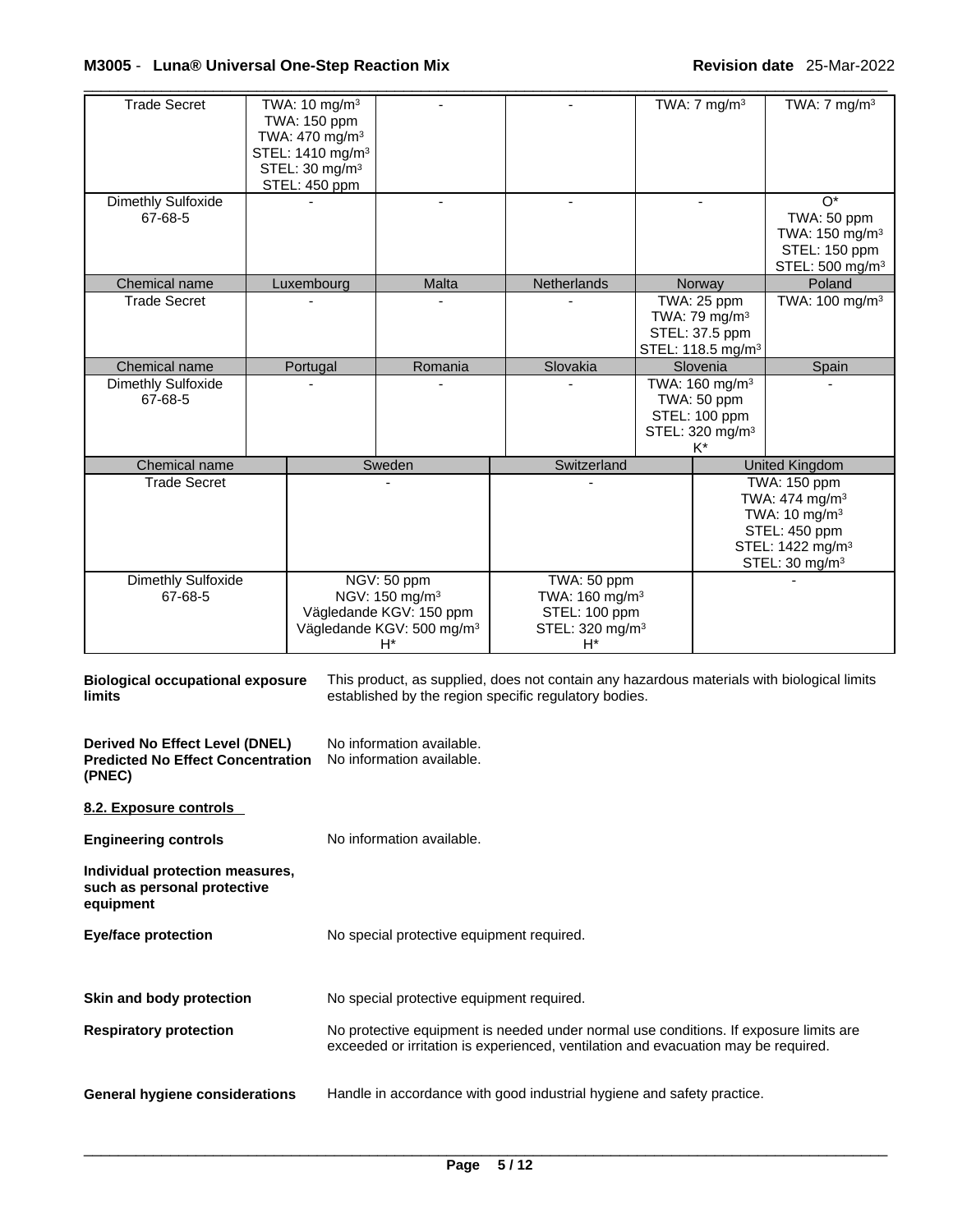**Environmental exposure controls** No information available.

## **SECTION 9: Physical and chemical properties**

| 9.1. Information on basic physical and chemical properties |                          |                  |
|------------------------------------------------------------|--------------------------|------------------|
| <b>Physical state</b>                                      | Liquid                   |                  |
| <b>Appearance</b>                                          | <b>Blue</b>              |                  |
| Color                                                      | No information available |                  |
| Odor                                                       | Odorless.                |                  |
| <b>Odor threshold</b>                                      | No information available |                  |
| <b>Property</b>                                            | <b>Values</b>            | Remarks • Method |
| Melting point / freezing point                             | No data available        | None known       |
| Initial boiling point and boiling<br>range                 | No data available        | None known       |
| Flammability (solid, gas)                                  | No data available        | None known       |
| <b>Flammability Limit in Air</b>                           |                          | None known       |
| Upper flammability or explosive<br>limits                  | No data available        |                  |
| Lower flammability or explosive<br><b>limits</b>           | No data available        |                  |
| <b>Flash point</b>                                         | No data available        | None known       |
| <b>Autoignition temperature</b>                            | 215 $^{\circ}$ C         |                  |
| <b>Decomposition temperature</b>                           |                          | None known       |
| рH                                                         | 8.3                      |                  |
| pH (as aqueous solution)                                   | No data available        | None known       |
| <b>Kinematic viscosity</b>                                 | No data available        | None known       |
| <b>Dynamic viscosity</b>                                   | No data available        | None known       |
| <b>Water solubility</b>                                    | No data available        | None known       |
| Solubility(ies)                                            | No data available        | None known       |
| <b>Partition coefficient</b>                               | No data available        | None known       |
| Vapor pressure                                             | No data available        | None known       |
| <b>Relative density</b>                                    | No data available        | None known       |
| <b>Bulk density</b>                                        | No data available        |                  |
| <b>Liquid Density</b>                                      | No data available        |                  |
| Vapor density                                              | No data available        | None known       |
| <b>Particle characteristics</b>                            |                          |                  |
| <b>Particle Size</b>                                       | No information available |                  |
| <b>Particle Size Distribution</b>                          | No information available |                  |

## **9.2. Other information**

*9.2.1. Information with regard to physical hazard classes* Not applicable

*9.2.2. Other safety characteristics* No information available

# **SECTION 10: Stability and reactivity**

# **10.1. Reactivity Reactivity No information available. 10.2. Chemical stability Stability** Stable under normal conditions.

**Explosion data**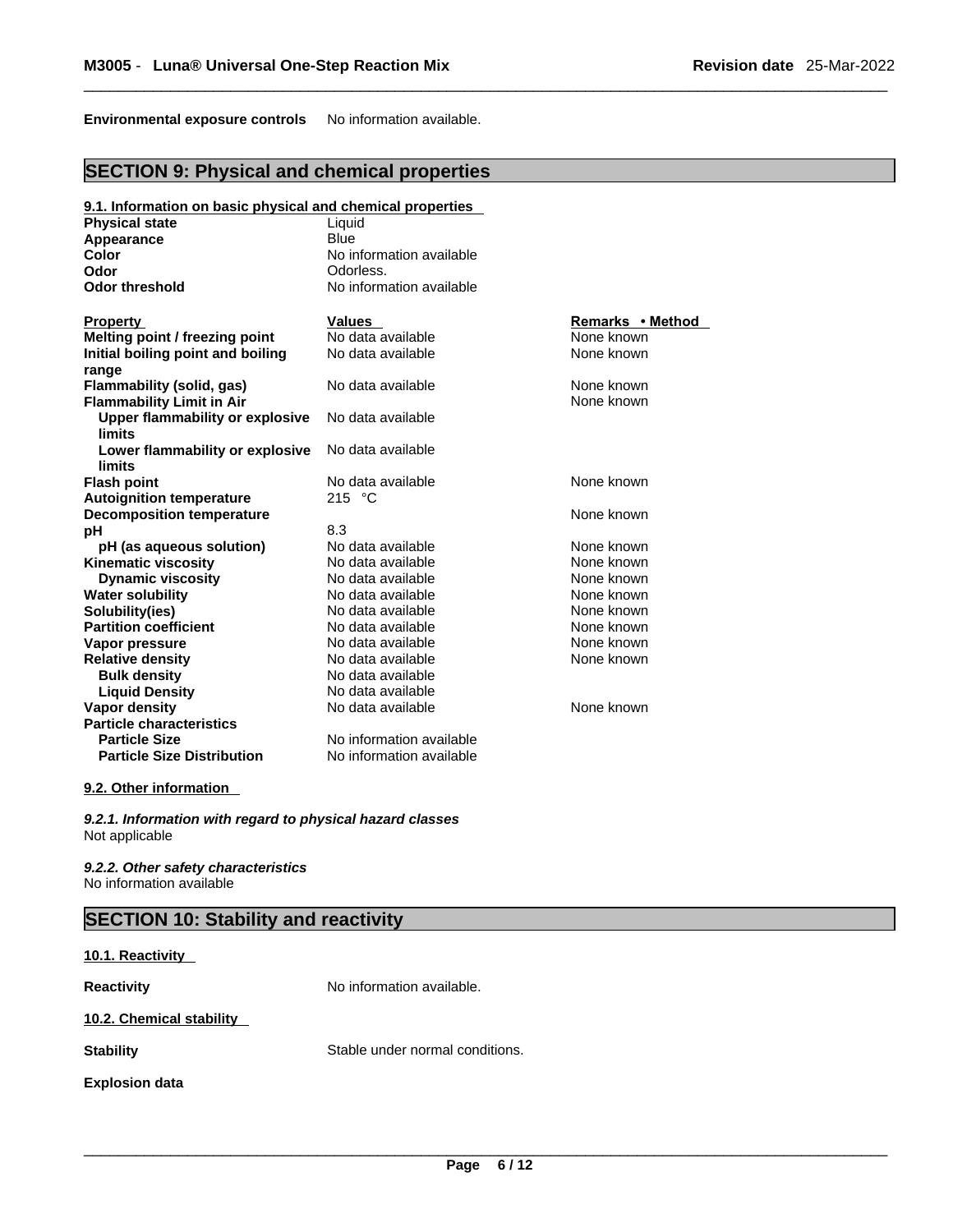**Sensitivity to mechanical impact** None. **Sensitivity to static discharge** None.

#### **10.3. Possibility of hazardous reactions**

**Possibility of hazardous reactions** None under normal processing.

| 10.4. Conditions to avoid |
|---------------------------|
|---------------------------|

**Conditions to avoid** None known based on information supplied.

**10.5. Incompatible materials**

**Incompatible materials** None known based on information supplied.

**10.6. Hazardous decomposition products** 

**Hazardous decomposition products** None known based on information supplied.

## **SECTION 11: Toxicological information**

#### **11.1. Information on hazard classes as defined in Regulation (EC) No 1272/2008**

**Information on likely routes of exposure**

**Product Information**

| <b>Inhalation</b>              | Specific test data for the substance or mixture is not available.            |
|--------------------------------|------------------------------------------------------------------------------|
| Eye contact                    | Specific test data for the substance or mixture is not available.            |
| <b>Skin contact</b>            | Specific test data for the substance or mixture is not available.            |
| Ingestion                      | Specific test data for the substance or mixture is not available.            |
|                                | Symptoms related to the physical, chemical and toxicological characteristics |
| Symptoms                       | No information available.                                                    |
| <b>Acute toxicity</b>          |                                                                              |
| Numerical measures of toxicity |                                                                              |

**The following values are calculated based on chapter 3.1 of the GHS document**

| ATEmix (oral)          | 75,452.20 mg/kg |
|------------------------|-----------------|
| <b>ATEmix (dermal)</b> | 95,412.80 mg/kg |

#### **Component Information**

| Chemical name             | Oral LD50             | Dermal LD50              | Inhalation LC50       |
|---------------------------|-----------------------|--------------------------|-----------------------|
| Potassium Chloride        | $= 2600$ mg/kg (Rat)  |                          |                       |
| Trade Secret              | $= 20$ g/kg (Rat)     | $= 20800$ mg/kg (Rabbit) |                       |
| <b>Dimethly Sulfoxide</b> | $= 28300$ mg/kg (Rat) | $= 40000$ mg/kg (Rat)    | > 5.33 mg/L (Rat) 4 h |

## **Delayed and immediate effects as well as chronic effects from short and long-term exposure**

**Skin corrosion/irritation** No information available.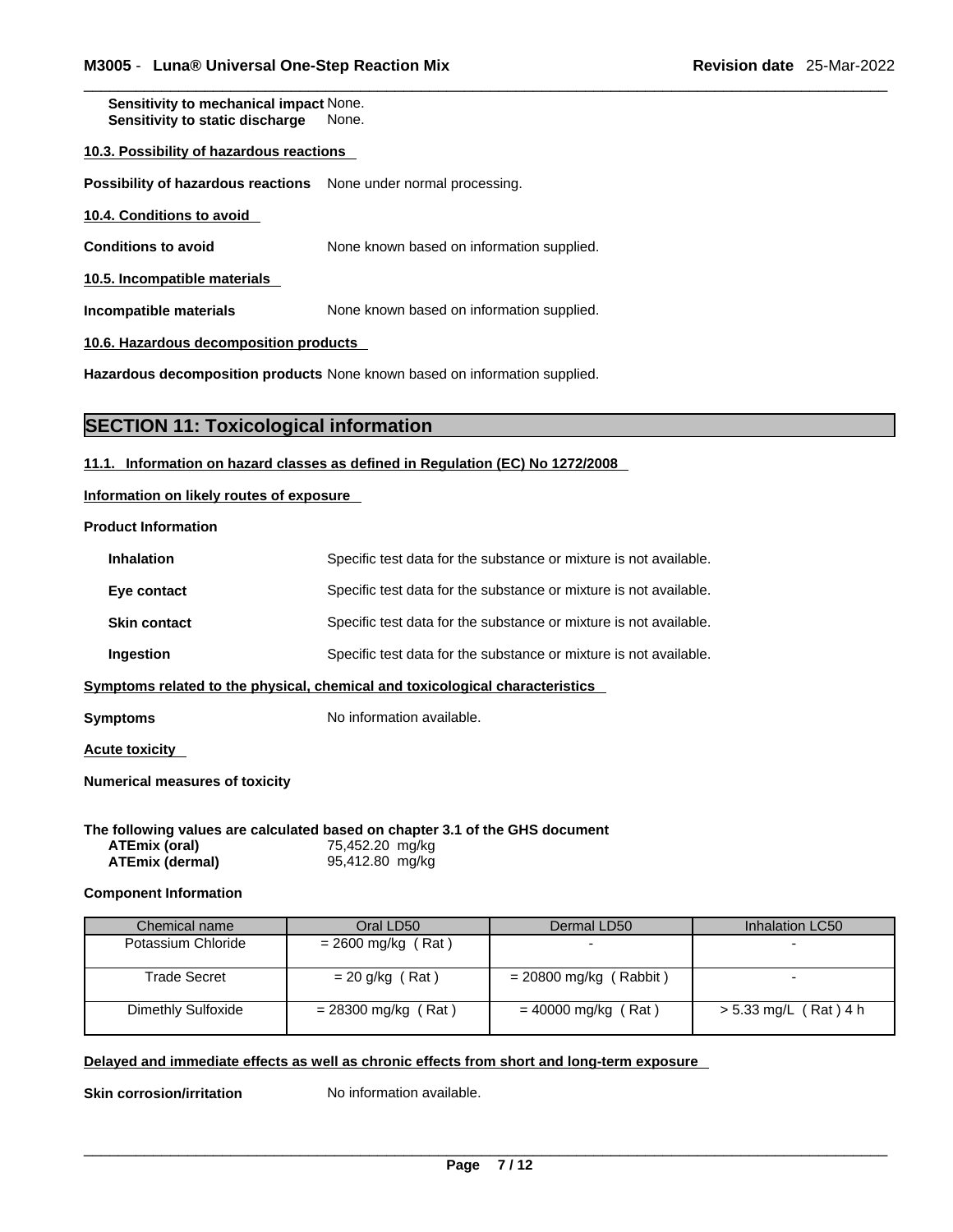| Serious eye damage/eye irritation       | No information available. |
|-----------------------------------------|---------------------------|
| Respiratory or skin sensitization       | No information available. |
| <b>Germ cell mutagenicity</b>           | No information available. |
| Carcinogenicity                         | No information available. |
| <b>Reproductive toxicity</b>            | No information available. |
| <b>STOT - single exposure</b>           | No information available. |
| <b>STOT - repeated exposure</b>         | No information available. |
| <b>Aspiration hazard</b>                | No information available. |
| 11.2. Information on other hazards      |                           |
| 11.2.1. Endocrine disrupting properties |                           |
| <b>Endocrine disrupting properties</b>  | No information available. |
| 11.2.2. Other information               |                           |
| Other adverse effects                   | No information available. |

# **SECTION 12: Ecological information**

## **12.1. Toxicity**

## **Ecotoxicity**

**Unknown aquatic toxicity** Contains 0 % of components with unknown hazards to the aquatic environment.

| Chemical name       | Algae/aquatic plants   | Fish                      | Toxicity to    | Crustacea             |
|---------------------|------------------------|---------------------------|----------------|-----------------------|
|                     |                        |                           | microorganisms |                       |
| Potassium Chloride  | EC50: = 2500mg/L (72h, | $LC50: = 1060$ mg/L (96h, |                | EC50: $=825mg/L(48h,$ |
|                     | Desmodesmus            | Lepomis macrochirus)      |                | Daphnia magna)        |
|                     | subspicatus)           | LC50: 750 - 1020mg/L      |                | EC50: =83mg/L (48h,   |
|                     |                        | (96h, Pimephales          |                | Daphnia magna)        |
|                     |                        | promelas)                 |                |                       |
| <b>Trade Secret</b> | EC50: =19000mg/L (96h, | , LC50: =51600mg/L (96h,  |                | EC50: >1000mg/L (48h, |
|                     | Pseudokirchneriella    | Oncorhynchus mykiss)      |                | Daphnia magna)        |
|                     | subcapitata)           | LC50: 41 - 47mL/L (96h,   |                |                       |
|                     |                        | Oncorhynchus mykiss)      |                |                       |
|                     |                        | $LC50: = 51400mg/L$ (96h, |                |                       |
|                     |                        | Pimephales promelas)      |                |                       |
|                     |                        | LC50: =710mg/L (96h,      |                |                       |
|                     |                        | Pimephales promelas)      |                |                       |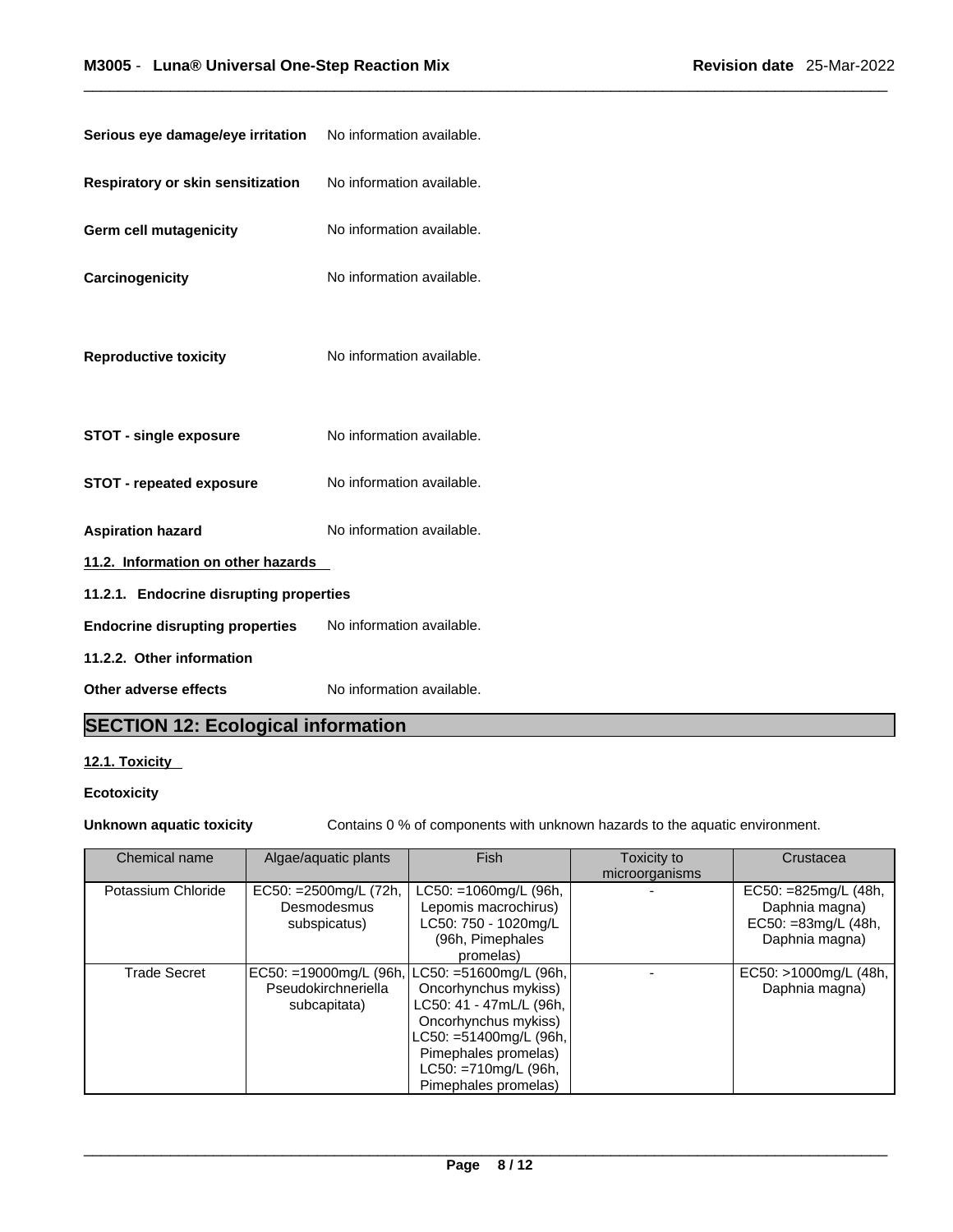| Dimethly Sulfoxide | LC50: =34000mg/L (96h,  |  |
|--------------------|-------------------------|--|
|                    | Pimephales promelas)    |  |
|                    | LC50: 33 - 37g/L (96h,  |  |
|                    | Oncorhynchus mykiss)    |  |
|                    | LC50: >40g/L (96h,      |  |
|                    | Lepomis macrochirus)    |  |
|                    | $LC50: = 41.7g/L$ (96h, |  |
|                    | Cyprinus carpio)        |  |

#### **12.2. Persistence and degradability**

**Persistence and degradability** No information available.

**12.3. Bioaccumulative potential**

#### **Bioaccumulation**

#### **Component Information**

| <i>L</i> hemical name | coefficient<br>Partition |
|-----------------------|--------------------------|
| $T$ rade<br>Secret    | $\sim$<br>. v            |
| Dimethly Sulfoxide    | $\sim$<br>טט.ו           |

#### **12.4. Mobility in soil**

**Mobility in soil** No information available.

## **12.5. Results of PBT and vPvB assessment**

## **PBT and vPvB assessment**

| Chemical name      | PBT and vPvB assessment                             |  |
|--------------------|-----------------------------------------------------|--|
| Potassium Chloride | The substance is not PBT / vPvB PBT assessment does |  |
|                    | not apply                                           |  |
| Trade Secret       | The substance is not PBT / vPvB PBT assessment does |  |
|                    | not apply                                           |  |
| Dimethly Sulfoxide | The substance is not PBT / vPvB PBT assessment does |  |
|                    | not apply                                           |  |

## **12.6. Other adverse effects**

**Endocrine disrupting properties** No information available.

## **12.7. Other adverse effects**

No information available.

# **SECTION 13: Disposal considerations**

#### **13.1. Waste treatment methods**

| Waste from residues/unused    | Dispose of in accordance with local regulations. Dispose of waste in accordance with |
|-------------------------------|--------------------------------------------------------------------------------------|
| products                      | environmental legislation.                                                           |
| <b>Contaminated packaging</b> | Do not reuse empty containers.                                                       |

# **SECTION 14: Transport information**

## **IATA**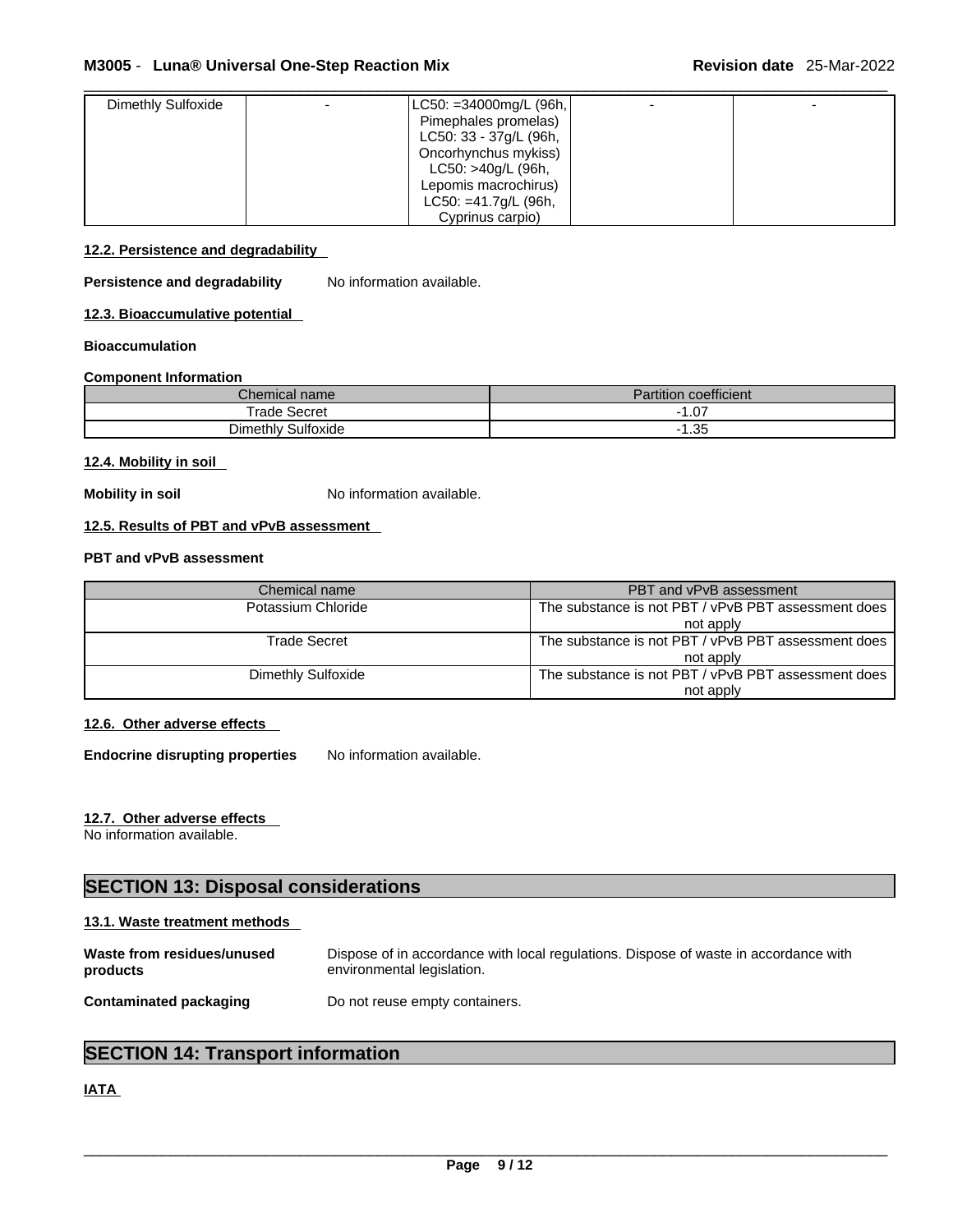| 14.1 UN number or ID number<br>14.2                            | Not regulated            |
|----------------------------------------------------------------|--------------------------|
| 14.3 Transport hazard class(es)                                | Not regulated            |
| 14.4 Packing group                                             | Not regulated            |
| 14.5 Environmental hazard                                      | Not applicable           |
| 14.6 Special precautions for user                              |                          |
| <b>Special Provisions</b>                                      | None                     |
|                                                                |                          |
| <b>IMDG</b>                                                    |                          |
| 14.1 UN number or ID number                                    | Not regulated            |
| 14.2                                                           |                          |
| 14.3 Transport hazard class(es)                                | Not regulated            |
| 14.4 Packing group                                             | Not regulated            |
| 14.5 Environmental hazard                                      | Not applicable           |
| 14.6 Special precautions for user                              |                          |
| <b>Special Provisions</b>                                      | None                     |
| 14.7 Maritime transport in bulk                                | No information available |
| according to IMO instruments                                   |                          |
|                                                                |                          |
| <b>RID</b>                                                     |                          |
| <b>14.1 UN/ID No</b>                                           | Not regulated            |
| 14.2                                                           |                          |
| 14.3 Transport hazard class(es)                                | Not regulated            |
|                                                                |                          |
| 14.4 Packing group                                             | Not regulated            |
| 14.5 Environmental hazard                                      | Not applicable           |
| 14.6 Special precautions for user                              |                          |
| <b>Special Provisions</b>                                      | None                     |
|                                                                |                          |
| ADR                                                            |                          |
| 14.1 UN number or ID number                                    | Not regulated            |
| 14.2                                                           |                          |
| 14.3 Transport hazard class(es)                                | Not regulated            |
| 14.4 Packing group                                             | Not regulated            |
| 14.5 Environmental hazard                                      | Not applicable           |
| 14.6 Special precautions for user<br><b>Special Provisions</b> | None                     |

# **SECTION 15: Regulatory information**

**15.1. Safety, health and environmental regulations/legislation specific for the substance or mixture**

#### **National regulations**

#### **France**

## **Occupational Illnesses (R-463-3, France)** Chemical name French RG number Potassium Chloride 7447-40-7

| <b>Trade Secret</b> | <b>RG 84</b>                             |
|---------------------|------------------------------------------|
| Dimethly Sulfoxide  | <b>RG 84</b>                             |
| 67-68-5             | RG 5, RG 14, RG 15, RG 15 bis, RG 20 bis |

RG 67

#### **European Union**

Take note of Directive 98/24/EC on the protection of the health and safety of workers from the risks related to chemical agents at work.

## **Authorizations and/or restrictions on use:**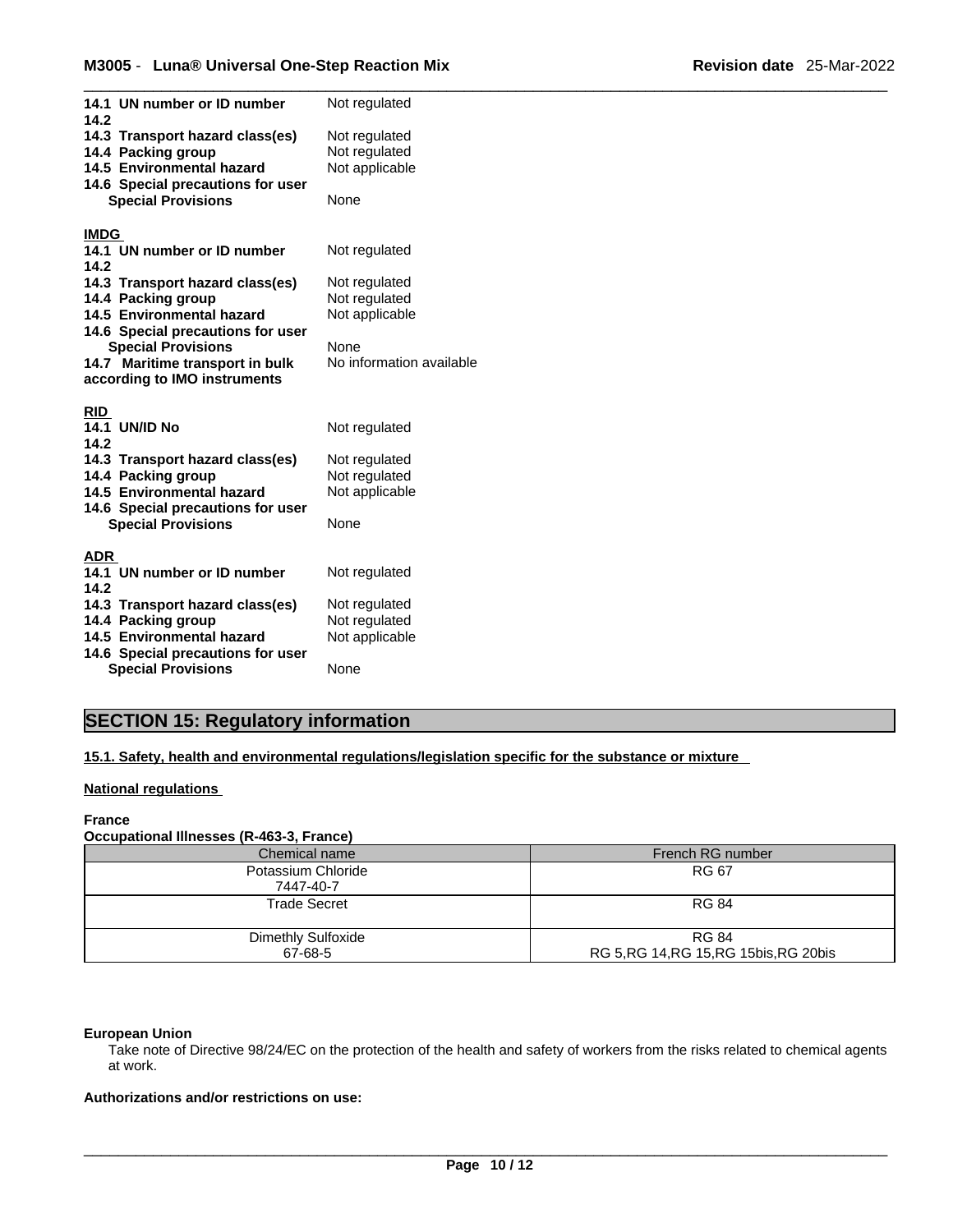## \_\_\_\_\_\_\_\_\_\_\_\_\_\_\_\_\_\_\_\_\_\_\_\_\_\_\_\_\_\_\_\_\_\_\_\_\_\_\_\_\_\_\_\_\_\_\_\_\_\_\_\_\_\_\_\_\_\_\_\_\_\_\_\_\_\_\_\_\_\_\_\_\_\_\_\_\_\_\_\_\_\_\_\_\_\_\_\_\_\_\_\_\_ **M3005** - **Luna® Universal One-Step Reaction Mix Revision date** 25-Mar-2022

| This product contains one or more substance(s) subject to restriction (Regulation (EC) No. 1907/2006 (REACH), Annex XVII) |            |                        |  |  |
|---------------------------------------------------------------------------------------------------------------------------|------------|------------------------|--|--|
| Restricted substance per REACH<br>Substance subject to authorization per<br>Chemical name                                 |            |                        |  |  |
|                                                                                                                           | Annex XVII | <b>REACH Annex XIV</b> |  |  |
| Dimethly Sulfoxide - 67-68-5                                                                                              | '5.        |                        |  |  |

#### **Persistent Organic Pollutants**

Not applicable

**Ozone-depleting substances (ODS) regulation (EC) 1005/2009** Not applicable

| Contact supplier for inventory compliance status |  |
|--------------------------------------------------|--|
| Contact supplier for inventory compliance status |  |
| Contact supplier for inventory compliance status |  |
| Contact supplier for inventory compliance status |  |
| Contact supplier for inventory compliance status |  |
| Contact supplier for inventory compliance status |  |
| Contact supplier for inventory compliance status |  |
| Contact supplier for inventory compliance status |  |
| Contact supplier for inventory compliance status |  |
|                                                  |  |

 **Legend:** 

 **TSCA** - United States Toxic Substances Control Act Section 8(b) Inventory  **DSL/NDSL** - Canadian Domestic Substances List/Non-Domestic Substances List  **EINECS/ELINCS** - European Inventory of Existing Chemical Substances/European List of Notified Chemical Substances  **ENCS** - Japan Existing and New Chemical Substances  **IECSC** - China Inventory of Existing Chemical Substances  **KECL** - Korean Existing and Evaluated Chemical Substances  **PICCS** - Philippines Inventory of Chemicals and Chemical Substances  **AICS** - Australian Inventory of Chemical Substances  **NZIoC** - New Zealand Inventory of Chemicals

#### **15.2. Chemical safety assessment**

**Chemical Safety Report** No information available

## **SECTION 16: Other information**

#### **Key or legend to abbreviations and acronyms used in the safety data sheet**

#### **Legend**

SVHC: Substances of Very High Concern for Authorization:

## **Legend Section 8: EXPOSURE CONTROLS/PERSONAL PROTECTION**

| TWA     | TWA (time-weighted average) | STEL |
|---------|-----------------------------|------|
| Ceiling | Maximum limit value         |      |
| ┷       | Sensitizers                 |      |

STEL (Short Term Exposure Limit) Skin designation

## **Key literature references and sources for data used to compile the SDS**

Agency for Toxic Substances and Disease Registry (ATSDR) U.S. Environmental Protection Agency ChemView Database European Food Safety Authority (EFSA)